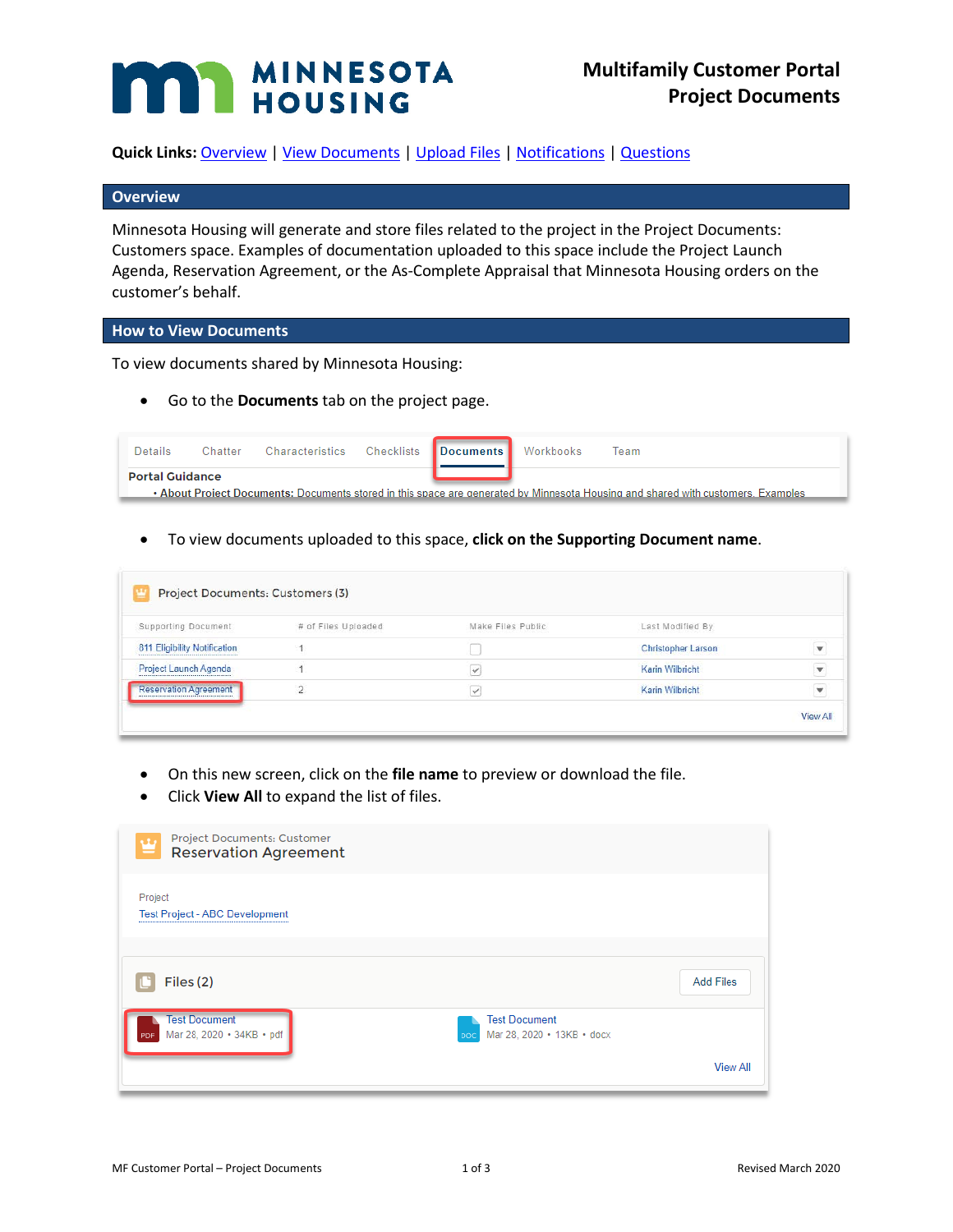• On the file preview page, click **Download** to view the document. NOTE: Some file types do not render correctly when previewed or cannot be previewed.

| <b>Test Document</b><br>PDF         | ▲ Download ● View File Details | $\times$<br>Karin De |
|-------------------------------------|--------------------------------|----------------------|
| Project<br>Reser                    |                                | + Follow             |
| Project<br><b>Test Project - AB</b> | This is a test document        |                      |

#### <span id="page-1-0"></span>**How to Upload a File**

There are two ways to upload files:

- **Drag and drop** files from your computer.
	- o Navigate to the file stored on your computer.
	- o Click on the file and drag it into the Files section. A blue box will appear around the files section and 'Drop Files' will appear on the screen.

| Files (2)                    |                          | <b>Add Files</b> |
|------------------------------|--------------------------|------------------|
|                              | way Move                 |                  |
|                              | .ጉ.                      | <b>View All</b>  |
|                              | <b>Drop Files</b>        |                  |
| Type                         | ublic                    |                  |
| <b>Reservation Agreement</b> |                          |                  |
| Project<br>$\overline{1}$    | # or Fires oploaded<br>- |                  |

- o Release the file to drop it into the Files section
- Use the **Add Files** feature.
	- o Click **Add Files** within the Files section.

| Files (2)                                                | <b>Add Files</b>                                          |
|----------------------------------------------------------|-----------------------------------------------------------|
| <b>Test Document</b><br>Mar 28, 2020 · 34KB · pdf<br>PDF | <b>Test Document</b><br>Mar 28, 2020 • 13KB • docx<br>DOC |
|                                                          | <b>View All</b>                                           |

o Click the **Upload Files** button to select the file.